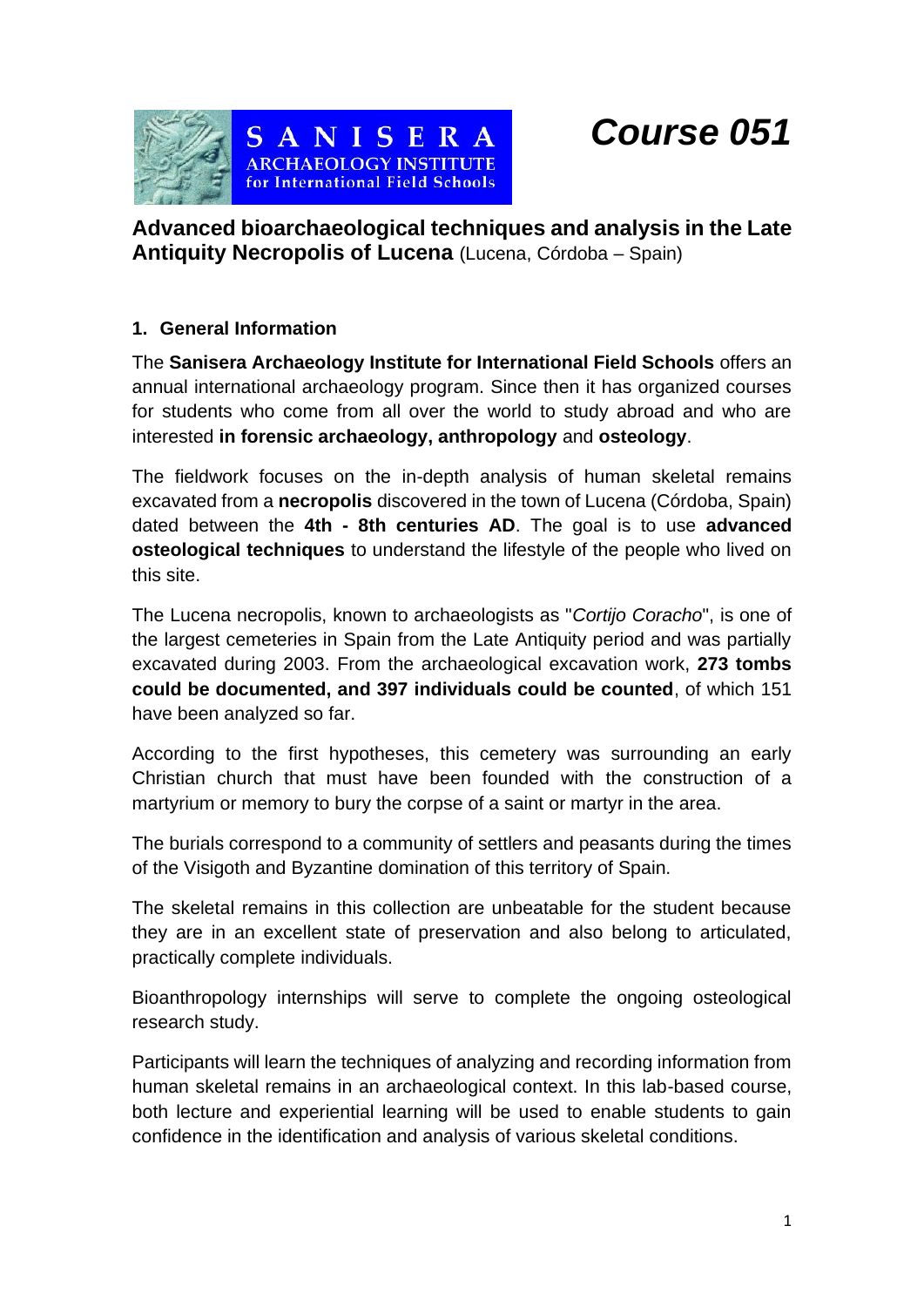We will cover skills in basic demographics such as the techniques to determine age and sex of a skeleton, but will also progress to more advanced methodologies in osteological analysis. Students will learn skills such as: correctly measuring and recording skeletal elements according to set international standards , distinguishing between pathological and nonpathological bone and assessing patterns in pathological lesions, identifying marks on the skeleton that indicate how muscles were used during the person's life (including determining left or right handedness), and assessing nutritional status from bones and teeth. Additionally, participants will learn how to bring these different sources of information together to re-create the biological life history of the individuals buried at this site.

The bone collection of the "Cortijo Coracho" necropolis is deposited in the **Archaeological Museum of Lucena** (Córdoba, Spain). In this museum, the students will carry out the practices of this bioarchaeology course.

The classes will be taught by Dr. Ricardo Ortega, who was lucky enough to collaborate in the excavation project for the tombs of the necropolis, and will be promoted by the Institute for Professional Training in Forensic Sciences from Spain.

# **2. What you will learn**

## *2.1. In the Laboratory*

- Complete osteological analysis of an individual funerary unit
- Assessment of disarticulated remains and computation of minimum number of individuals
- Application of standard techniques of bone measurement, age estimation, sex estimation, classification of dental pathology and tooth wear
- Identification of fragmentary bones
- Utilization of anatomical terminology to describe and discuss skeletal elements
- Recording osteological information on complex forms
- Recognition of non-metric traits and pathological bone

# *2.2. Theory*

- Development and application of osteological methods
- Assessment of cremated remains
- Chemical analyses of human bone isotopes and DNA
- Identifying trauma in archaeological bone
- Challenges in paleodemography and paleoepidemiology
- Estimating ancestry of human skeletal remains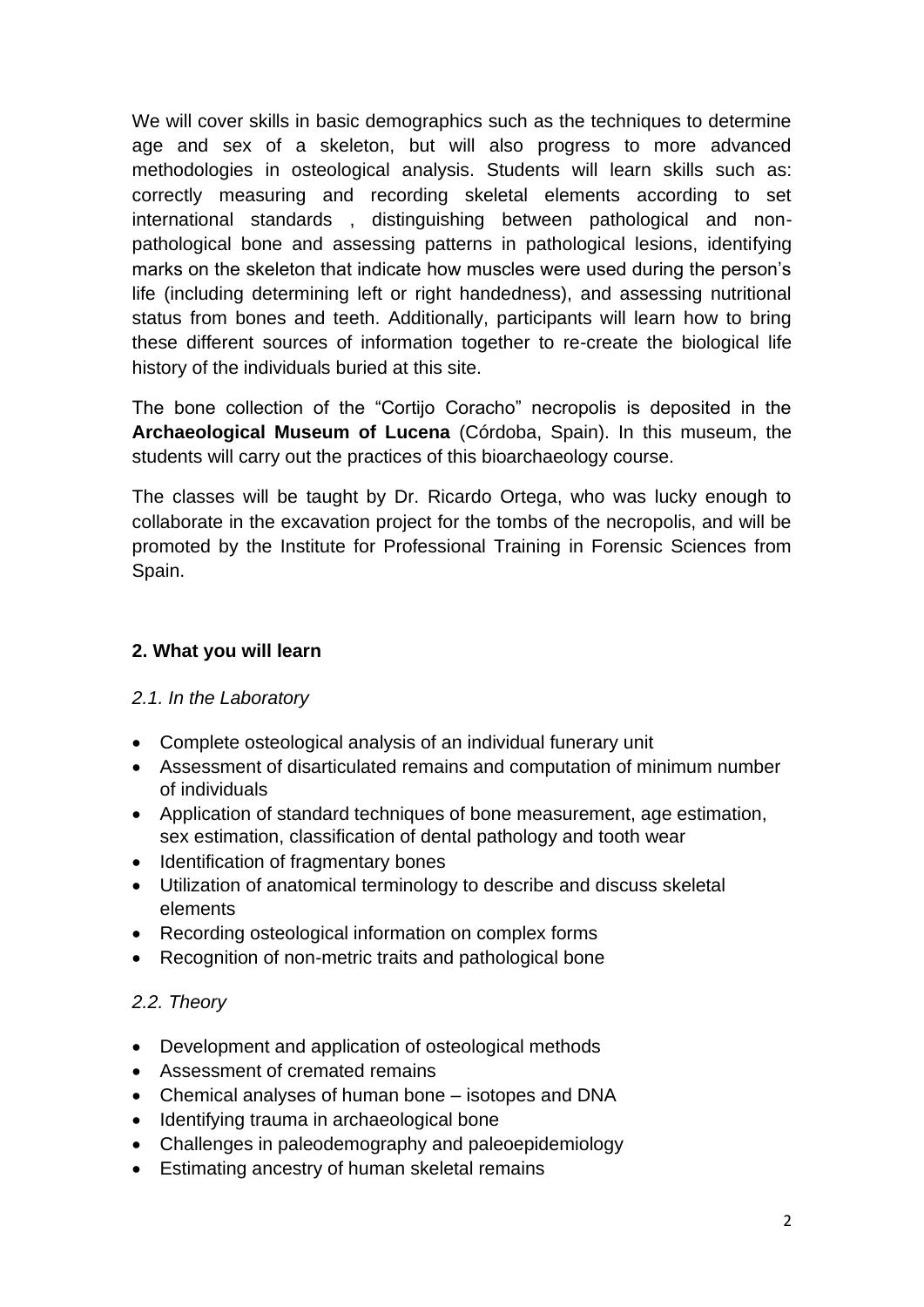#### **3. Directed at**

This Sanisera Field School course does not include excavation, but **centers exclusively on the study and teaching of osteology using the remains excavated from the Lucena necropolis** dated between the **4th - 8th centuries AD.**

Participants will learn to draw conclusions and reconstruct aspects of the population's demographics such as pathologies, illnesses, etc. Because this course is specifically centered on biological anthropological concepts, this course is limited to 8 participants in order to best assimilate and apply anthropological concepts.

Previous knowledge or experience in archaeology or computer systems is not required.

#### **4. Field School life & language**

The fieldwork runs 5 hours a day with time dedicated to the study of human osteology by the analysis of the skeletal remains.

For every seven course days there are two days off.

The course is taught in English.

## **5. Certificates**

At the end of the Field Program, students will receive a certificate of participation stating the hours and activities of the course.

Participants that perform exceedingly well in the course may receive a letter of recommendation from our organization upon request.

#### **6. Sessions & Cost**

| <b>Sessions</b> | <b>Dates</b>             | Cost    |
|-----------------|--------------------------|---------|
| Session #1      | 2022   July 14 - July 29 | \$ 2300 |

## **7. Course fee**

- Course tuition.
- Accident insurance at the Lucena Archaeological Museum
- Certificate of participation.
- Accommodation in the Student Residency (Lucena, Córdoba, Spain).